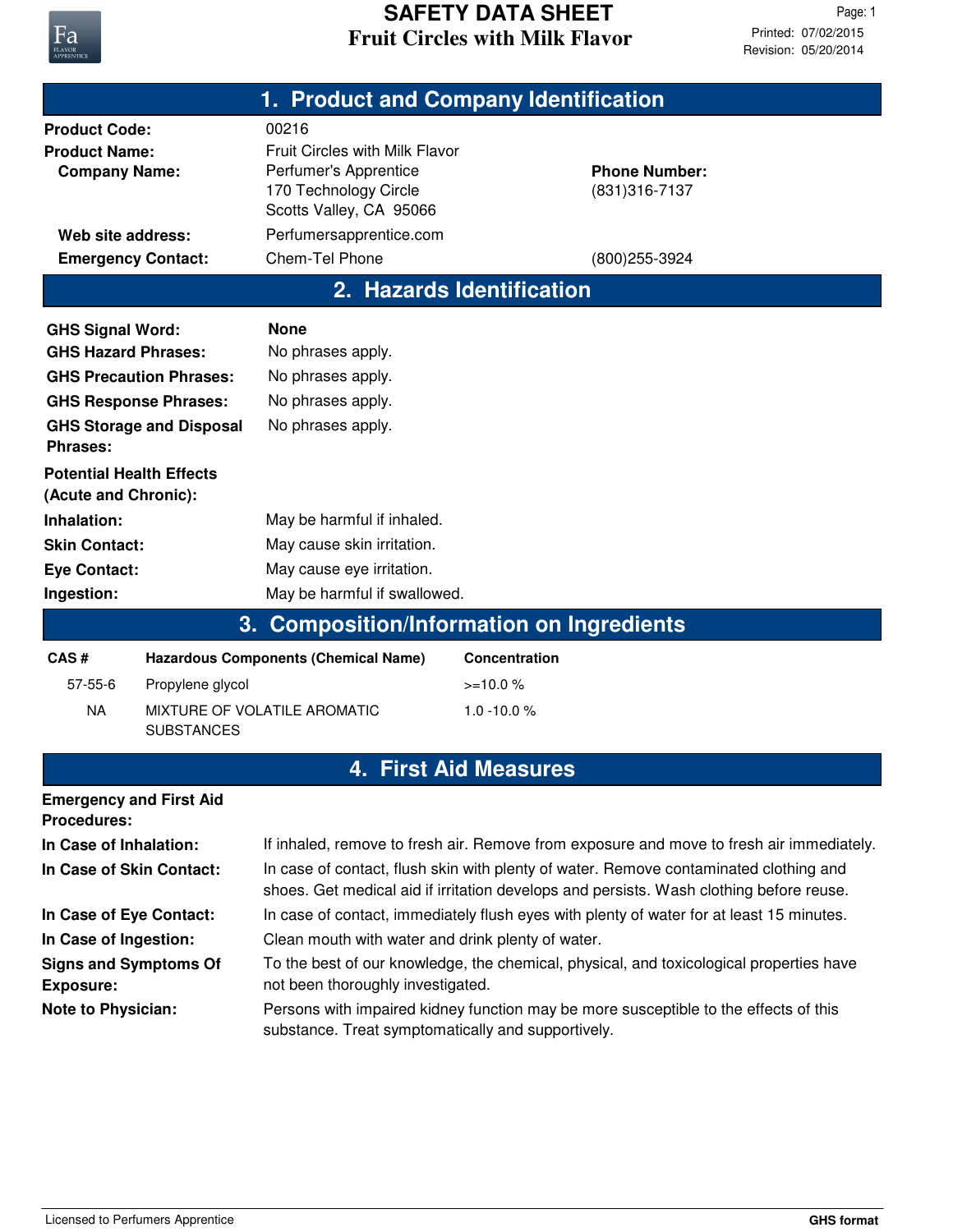

| 5. Fire Fighting Measures                                                                                         |                              |                                                                                                                                                 |                                |                  |                     |  |
|-------------------------------------------------------------------------------------------------------------------|------------------------------|-------------------------------------------------------------------------------------------------------------------------------------------------|--------------------------------|------------------|---------------------|--|
| <b>Flash Pt:</b>                                                                                                  |                              | > 200.00 F                                                                                                                                      |                                |                  |                     |  |
| <b>Explosive Limits:</b>                                                                                          |                              | LEL:<br>UEL:                                                                                                                                    |                                |                  |                     |  |
| <b>Autoignition Pt:</b>                                                                                           |                              |                                                                                                                                                 |                                |                  |                     |  |
| Suitable Extinguishing Media: Use water spray, dry chemical, carbon dioxide, or alcohol-resistant foam. Suitable: |                              |                                                                                                                                                 |                                |                  |                     |  |
| <b>Fire Fighting Instructions:</b>                                                                                |                              | As in any fire, wear a self-contained breathing apparatus in pressure-demand,<br>MSHA/NIOSH (approved or equivalent), and full protective gear. |                                |                  |                     |  |
| <b>Flammable Properties and</b><br>Hazards:                                                                       |                              |                                                                                                                                                 |                                |                  |                     |  |
| <b>6. Accidental Release Measures</b>                                                                             |                              |                                                                                                                                                 |                                |                  |                     |  |
| <b>Protective Precautions,</b><br><b>Protective Equipment and</b><br><b>Emergency Procedures:</b>                 |                              | Ensure adequate ventilation.                                                                                                                    |                                |                  |                     |  |
| <b>Steps To Be Taken In Case</b><br><b>Material Is Released Or</b><br>Spilled:                                    |                              | Dike to collect large liquid spills.                                                                                                            |                                |                  |                     |  |
|                                                                                                                   |                              |                                                                                                                                                 | <b>7. Handling and Storage</b> |                  |                     |  |
| <b>Precautions To Be Taken in</b><br>Handling:                                                                    |                              | Wash thoroughly after handling. Remove contaminated clothing and wash before reuse.<br>Use with adequate ventilation.                           |                                |                  |                     |  |
| <b>Precautions To Be Taken in</b><br>Storing:                                                                     |                              | Store in a tightly closed container. Store in a cool, dry, well-ventilated area away from<br>incompatible substances.                           |                                |                  |                     |  |
| 8. Exposure Controls/Personal Protection                                                                          |                              |                                                                                                                                                 |                                |                  |                     |  |
| CAS#                                                                                                              | <b>Partial Chemical Name</b> |                                                                                                                                                 | <b>OSHA TWA</b>                | <b>ACGIH TWA</b> | <b>Other Limits</b> |  |
| $57 - 55 - 6$                                                                                                     | Propylene glycol             |                                                                                                                                                 |                                |                  |                     |  |
| <b>NA</b>                                                                                                         | <b>SUBSTANCES</b>            | MIXTURE OF VOLATILE AROMATIC                                                                                                                    |                                |                  |                     |  |

| <b>Respiratory Equipment</b><br>(Specify Type):    | Use respirators and components tested and approved under appropriate government<br>standards such as NIOSH (US) or CEN (EU). Where risk assessment shows air-purifying<br>respirators are appropriate use a full-face respirator with multi- purpose combination (US)<br>or type ABEK (EN 14387) respirator cartridges as a backup to engineering controls. |
|----------------------------------------------------|-------------------------------------------------------------------------------------------------------------------------------------------------------------------------------------------------------------------------------------------------------------------------------------------------------------------------------------------------------------|
| <b>Eye Protection:</b>                             | Wear appropriate protective eyeglasses or chemical safety goggles as described by<br>OSHA's eye and face protection regulations in 29 CFR 1910.133 or European Standard<br>EN166.                                                                                                                                                                           |
| <b>Protective Gloves:</b>                          | Wear appropriate protective gloves to prevent skin exposure.                                                                                                                                                                                                                                                                                                |
| <b>Other Protective Clothing:</b>                  | Wear appropriate protective clothing to prevent skin exposure.                                                                                                                                                                                                                                                                                              |
| <b>Engineering Controls</b><br>(Ventilation etc.): | Facilities storing or utilizing this material should be equipped with an eyewash facility and<br>a safety shower.                                                                                                                                                                                                                                           |
| Work/Hygienic/Maintenance<br><b>Practices:</b>     | Wash thoroughly after handling.                                                                                                                                                                                                                                                                                                                             |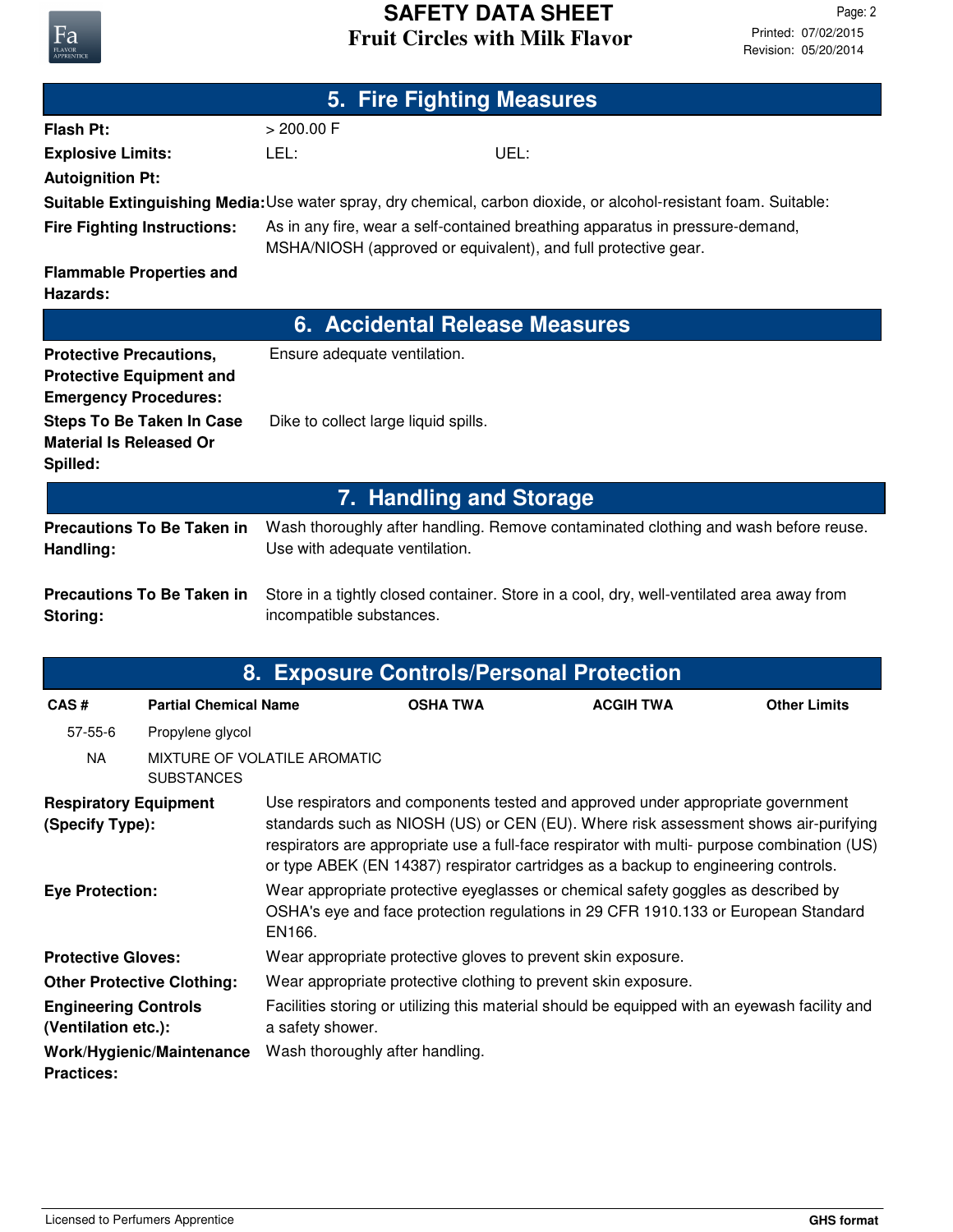

|                                                                | 9. Physical and Chemical Properties                                                                                                                                                    |  |  |
|----------------------------------------------------------------|----------------------------------------------------------------------------------------------------------------------------------------------------------------------------------------|--|--|
| <b>Physical States:</b>                                        | [X] Liquid<br>[ ] Solid<br>[ ] Gas                                                                                                                                                     |  |  |
| <b>Appearance and Odor:</b>                                    | Clear Colorless.                                                                                                                                                                       |  |  |
|                                                                | Cereal taste and aroma                                                                                                                                                                 |  |  |
|                                                                |                                                                                                                                                                                        |  |  |
| <b>Melting Point:</b><br><b>Boiling Point:</b>                 |                                                                                                                                                                                        |  |  |
| <b>Autoignition Pt:</b>                                        |                                                                                                                                                                                        |  |  |
| <b>Flash Pt:</b>                                               | > 200.00 F                                                                                                                                                                             |  |  |
| <b>Explosive Limits:</b>                                       | LEL:<br>UEL:                                                                                                                                                                           |  |  |
| Specific Gravity (Water = 1):                                  | 1.037<br>at 25.0 C                                                                                                                                                                     |  |  |
| Vapor Pressure (vs. Air or                                     |                                                                                                                                                                                        |  |  |
| $mm Hg$ :                                                      |                                                                                                                                                                                        |  |  |
| Vapor Density (vs. $Air = 1$ ):                                |                                                                                                                                                                                        |  |  |
| <b>Evaporation Rate:</b>                                       |                                                                                                                                                                                        |  |  |
| <b>Solubility in Water:</b>                                    |                                                                                                                                                                                        |  |  |
| <b>Percent Volatile:</b>                                       |                                                                                                                                                                                        |  |  |
|                                                                | <b>10. Stability and Reactivity</b>                                                                                                                                                    |  |  |
| <b>Stability:</b>                                              | Unstable [ ]<br>Stable [X]                                                                                                                                                             |  |  |
| <b>Conditions To Avoid -</b>                                   | Excess heat, moist air, Incompatible materials, Light, dust generation, Moisture.                                                                                                      |  |  |
| Instability:                                                   |                                                                                                                                                                                        |  |  |
| <b>Incompatibility - Materials To Strong oxidizing agents.</b> |                                                                                                                                                                                        |  |  |
| Avoid:                                                         |                                                                                                                                                                                        |  |  |
| <b>Byproducts:</b>                                             | Hazardous Decomposition Or Carbon monoxide, Carbon dioxide, irritating and toxic fumes and gases.                                                                                      |  |  |
| <b>Possibility of Hazardous</b>                                | Will occur $\lceil \quad \rceil$<br>Will not occur [X]                                                                                                                                 |  |  |
| <b>Reactions:</b>                                              |                                                                                                                                                                                        |  |  |
| <b>Conditions To Avoid -</b>                                   |                                                                                                                                                                                        |  |  |
| <b>Hazardous Reactions:</b>                                    |                                                                                                                                                                                        |  |  |
| <b>11. Toxicological Information</b>                           |                                                                                                                                                                                        |  |  |
| <b>Toxicological Information:</b>                              | This mixture has not been subjected to toxicological testing but has been blended from                                                                                                 |  |  |
|                                                                | materials with established toxicological bibliographies. In view of the difficulty of using                                                                                            |  |  |
|                                                                | current standard toxicological evaluation techniques to predict potential hazards to                                                                                                   |  |  |
|                                                                | susceptible individuals or arising from unforeseeable potentiation, this preparation should<br>be considererd and handled as if it displayed health hazards and consequently treated   |  |  |
|                                                                | with all possible precaution.                                                                                                                                                          |  |  |
| Carcinogenicity:                                               | NTP? No<br>IARC Monographs? No<br><b>OSHA Regulated? No</b>                                                                                                                            |  |  |
|                                                                |                                                                                                                                                                                        |  |  |
|                                                                | <b>12. Ecological Information</b>                                                                                                                                                      |  |  |
| <b>General Ecological</b><br>Information:                      | This mixture as a whole has not been subjected to ecotoxicological testing. In view of the                                                                                             |  |  |
|                                                                | difficulty of using current standard ecotoxicological evaluation techniques to predict the<br>impact of particular modes of release on vulnerable or localized parts of the ecosystem, |  |  |
|                                                                | this preparation should be considered and handled as if it displayed potential                                                                                                         |  |  |
|                                                                | environmental hazards, and treated in consequence with all possible precaution.                                                                                                        |  |  |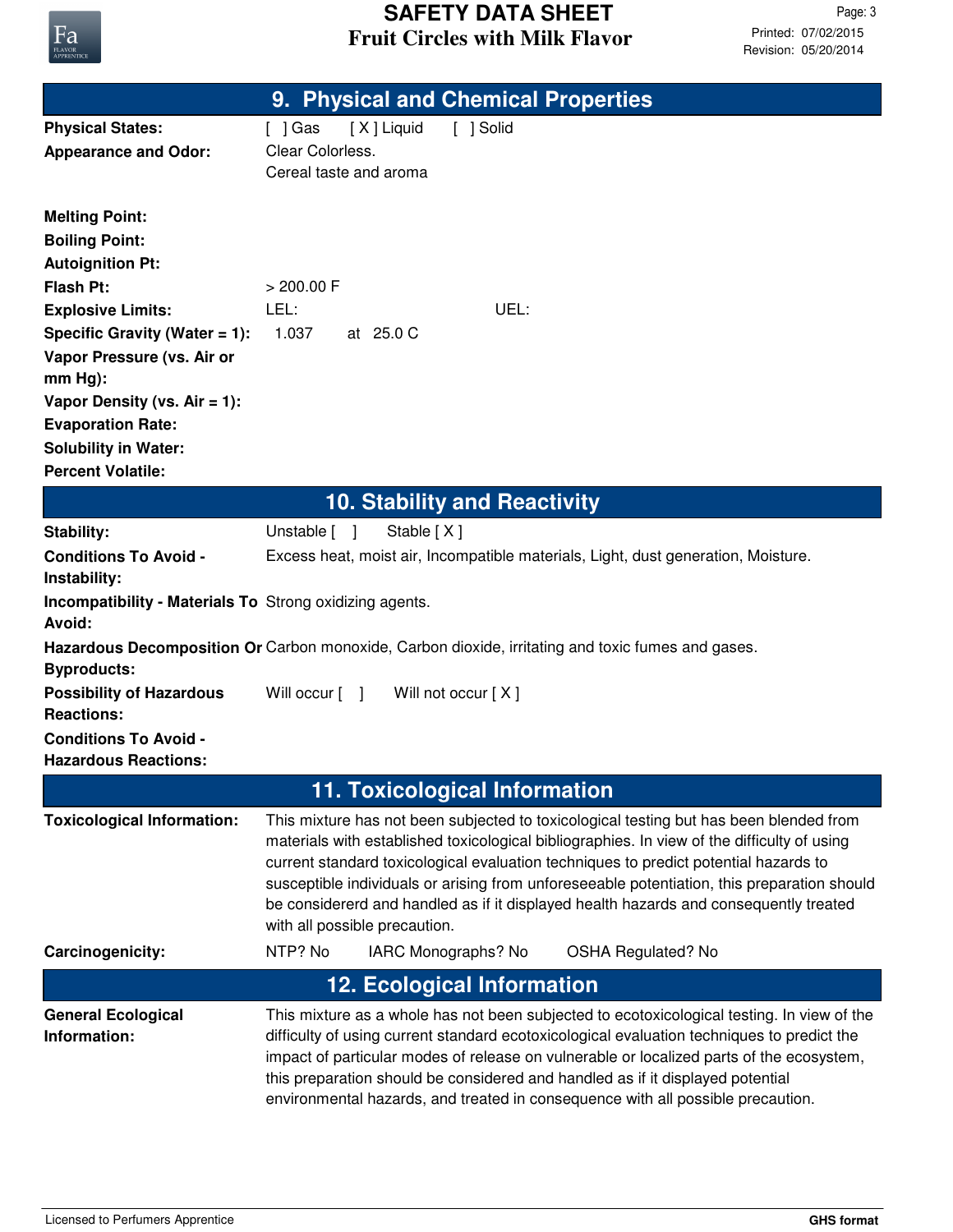

| <b>13. Disposal Considerations</b>                                                                                                                                                                                                       |                                                                       |                                                                       |                                                                                                    |                                                             |                                                                                   |                                                                                                                                                                                                                                                                                                                                                                            |
|------------------------------------------------------------------------------------------------------------------------------------------------------------------------------------------------------------------------------------------|-----------------------------------------------------------------------|-----------------------------------------------------------------------|----------------------------------------------------------------------------------------------------|-------------------------------------------------------------|-----------------------------------------------------------------------------------|----------------------------------------------------------------------------------------------------------------------------------------------------------------------------------------------------------------------------------------------------------------------------------------------------------------------------------------------------------------------------|
| <b>Waste Disposal Method:</b>                                                                                                                                                                                                            |                                                                       |                                                                       |                                                                                                    | regional, or local regulations for additional requirements. | whether the altered material is a hazardous waste. Consult the appropriate state, | This material, as supplied, is not a hazardous waste according to Federal regulations (40<br>CFR 261). This material could become a hazardous waste if it is mixed with or otherwise<br>comes in contact with a hazardous waste, if chemical additions are made to this material,<br>or if the material is processed or otherwise altered. Consult 40 CFR 261 to determine |
|                                                                                                                                                                                                                                          |                                                                       |                                                                       |                                                                                                    | <b>14. Transport Information</b>                            |                                                                                   |                                                                                                                                                                                                                                                                                                                                                                            |
| <b>GHS Classification:</b>                                                                                                                                                                                                               |                                                                       | No GHS classifications apply.                                         |                                                                                                    |                                                             |                                                                                   |                                                                                                                                                                                                                                                                                                                                                                            |
|                                                                                                                                                                                                                                          | <b>LAND TRANSPORT (US DOT):</b>                                       |                                                                       |                                                                                                    |                                                             |                                                                                   |                                                                                                                                                                                                                                                                                                                                                                            |
| <b>DOT Hazard Class:</b><br><b>UN/NA Number:</b>                                                                                                                                                                                         | <b>LAND TRANSPORT (Canadian TDG):</b>                                 | DOT Proper Shipping Name: Not Regulated.                              |                                                                                                    |                                                             |                                                                                   |                                                                                                                                                                                                                                                                                                                                                                            |
| <b>TDG Shipping Name:</b>                                                                                                                                                                                                                |                                                                       | Not Regulated.                                                        |                                                                                                    |                                                             |                                                                                   |                                                                                                                                                                                                                                                                                                                                                                            |
|                                                                                                                                                                                                                                          | <b>LAND TRANSPORT (European ADR/RID):</b>                             |                                                                       |                                                                                                    |                                                             |                                                                                   |                                                                                                                                                                                                                                                                                                                                                                            |
|                                                                                                                                                                                                                                          | <b>ADR/RID Shipping Name:</b>                                         | Not Regulated.                                                        |                                                                                                    |                                                             |                                                                                   |                                                                                                                                                                                                                                                                                                                                                                            |
|                                                                                                                                                                                                                                          | <b>MARINE TRANSPORT (IMDG/IMO):</b><br><b>IMDG/IMO Shipping Name:</b> | Not Regulated.                                                        |                                                                                                    |                                                             |                                                                                   |                                                                                                                                                                                                                                                                                                                                                                            |
|                                                                                                                                                                                                                                          | AIR TRANSPORT (ICAO/IATA):                                            |                                                                       |                                                                                                    |                                                             |                                                                                   |                                                                                                                                                                                                                                                                                                                                                                            |
|                                                                                                                                                                                                                                          | <b>ICAO/IATA Shipping Name:</b>                                       | Not Regulated.                                                        |                                                                                                    |                                                             |                                                                                   |                                                                                                                                                                                                                                                                                                                                                                            |
|                                                                                                                                                                                                                                          |                                                                       |                                                                       |                                                                                                    | <b>15. Regulatory Information</b>                           |                                                                                   |                                                                                                                                                                                                                                                                                                                                                                            |
|                                                                                                                                                                                                                                          |                                                                       | EPA SARA (Superfund Amendments and Reauthorization Act of 1986) Lists |                                                                                                    |                                                             |                                                                                   |                                                                                                                                                                                                                                                                                                                                                                            |
| CAS#<br>$57 - 55 - 6$                                                                                                                                                                                                                    | Propylene glycol                                                      | <b>Hazardous Components (Chemical Name)</b>                           |                                                                                                    | S. 302 (EHS)<br>No                                          | S. 304 RQ<br>No                                                                   | S. 313 (TRI)<br>No                                                                                                                                                                                                                                                                                                                                                         |
| <b>NA</b>                                                                                                                                                                                                                                |                                                                       | MIXTURE OF VOLATILE AROMATIC                                          |                                                                                                    | No.                                                         | No                                                                                | No                                                                                                                                                                                                                                                                                                                                                                         |
|                                                                                                                                                                                                                                          | <b>SUBSTANCES</b>                                                     |                                                                       |                                                                                                    |                                                             |                                                                                   |                                                                                                                                                                                                                                                                                                                                                                            |
| <b>This material meets the EPA</b> [ ] Yes [X] No Acute (immediate) Health Hazard<br>'Hazard Categories' defined<br>for SARA Title III Sections<br>[ ] Yes [X] No Fire Hazard<br>311/312 as indicated:<br>[ ] Yes [X] No Reactive Hazard |                                                                       |                                                                       | [ ] Yes [X] No Chronic (delayed) Health Hazard<br>[ ] Yes [X] No Sudden Release of Pressure Hazard |                                                             |                                                                                   |                                                                                                                                                                                                                                                                                                                                                                            |
| CAS#                                                                                                                                                                                                                                     |                                                                       | <b>Hazardous Components (Chemical Name)</b>                           |                                                                                                    | <b>Other US EPA or State Lists</b>                          |                                                                                   |                                                                                                                                                                                                                                                                                                                                                                            |
| $57 - 55 - 6$<br><b>NA</b>                                                                                                                                                                                                               | Propylene glycol<br><b>SUBSTANCES</b>                                 | MIXTURE OF VOLATILE AROMATIC                                          |                                                                                                    |                                                             |                                                                                   |                                                                                                                                                                                                                                                                                                                                                                            |
| CAS#<br>$57 - 55 - 6$                                                                                                                                                                                                                    | Propylene glycol                                                      | <b>Hazardous Components (Chemical Name)</b>                           |                                                                                                    | <b>International Regulatory Lists</b><br>REACH: (R), (P)    |                                                                                   |                                                                                                                                                                                                                                                                                                                                                                            |
| <b>NA</b>                                                                                                                                                                                                                                | <b>SUBSTANCES</b>                                                     | MIXTURE OF VOLATILE AROMATIC                                          |                                                                                                    |                                                             |                                                                                   |                                                                                                                                                                                                                                                                                                                                                                            |